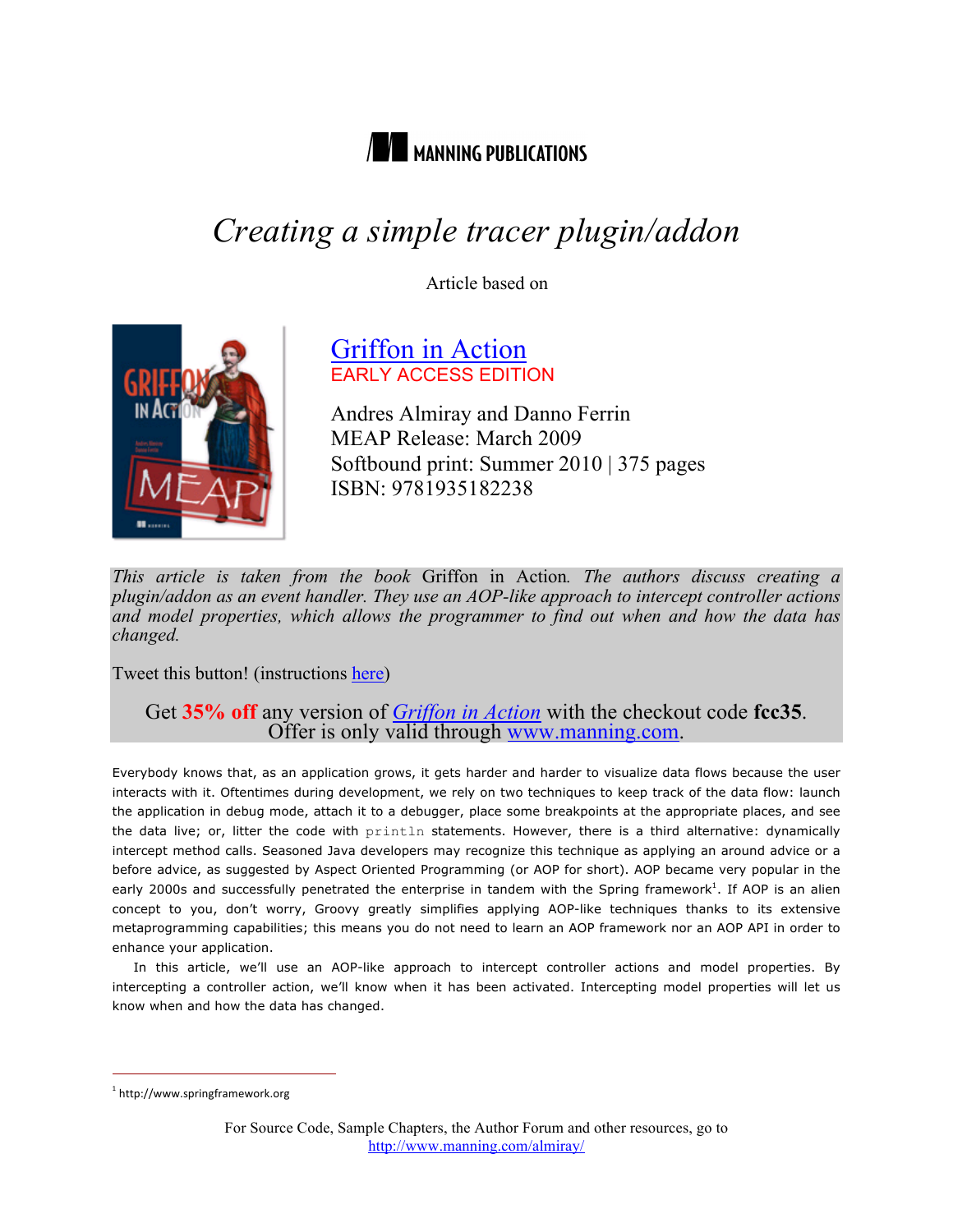We'll package this new behavior with a plugin/addon combination. This way you can install it at any time and then uninstall it when it's no longer needed. This leaves your code untouched, relieving you from launching a debugger.

## *Bootstrapping the plugin/addon*

The first step is to bootstrap the plugin and addon descriptors. You know what's coming, don't you? That's right; we'll use the Griffon command-line tools to create both descriptors. Let's name our plugin Trace, and execute the following commands in the console prompt:

```
griffon create-plugin Trace
cd trace
griffon create-addon Trace
```
You should now have a familiar set of files, similar to those shown in figure 1.

| Name                           | <b>Size</b>    | <b>Type</b>                   |
|--------------------------------|----------------|-------------------------------|
| griffon-app                    | 7 items folder |                               |
| lib                            | 0 items folder |                               |
| scripts                        | 4 items folder |                               |
| <b>SrC</b>                     | 1 item folder  |                               |
| test                           | 2 items folder |                               |
| application.properties         |                | 217 bytes plain text document |
| build.xml                      |                | 3.2 KB XML document           |
| TracerGriffonAddon.groovy<br>≣ |                | 1.9 KB plain text document    |
| TracerGriffonPlugin.groovy     |                | 607 bytes plain text document |

Figure 1 Contents of the Trace plugin. You can see the plugin and addon descriptor files created by the Griffon command line. The addon descriptor is selected.

We'll keep the plugin/addon simple, which means we won't include any external libraries or create additional files. All the behavior will be concentrated in the addon descriptor. Go ahead and modify the plugin descriptor as you see fit, then edit the addon descriptor by adding a skeleton of the behavior we must provide (listing 1).

#### **Listing 1 Initial addon code**

| import java.beans.*<br>class TracerGriffonAddon {     |   |
|-------------------------------------------------------|---|
| $def$ events = $\lceil$                               |   |
| NewInstance: { $klass$ , type, instance $\rightarrow$ | A |
|                                                       |   |
| void message(msg) {<br>println msq                    | 2 |
|                                                       |   |
| #1 Event handlers<br>#2 Prints message to console     |   |

**A New code to be implemented**

This addon relies on an event handler  $(#1)$  to intercept and inject new behavior into a recently created instance. The new code is injected into every single instance created by the application regardless of its type or artifact. You can fine-tune this design choice, for example, by restricting the type to controller and model only.

> For Source Code, Sample Chapters, the Author Forum and other resources, go to http://www.manning.com/almiray/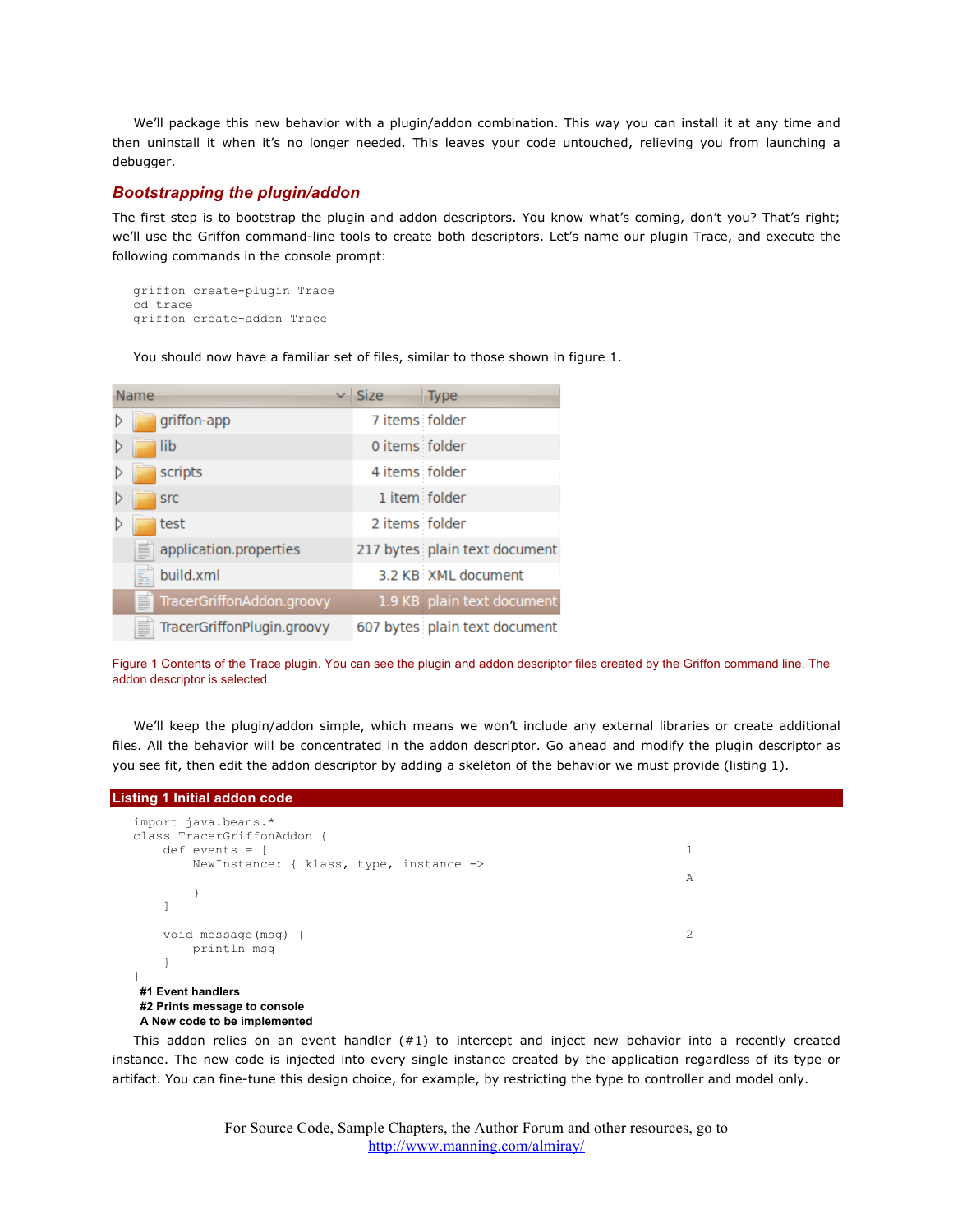Notice that (#2) defines a very generic message printing method. Alternatives to this implementation would be to use a proper logging mechanism and send the message to a file or even to a database. You have the last word on this design choice too; we're just presenting the very basics. Next, let's add some behavior to our addon.

### *Intercepting property updates*

We'll rely on the fact that observable beans publish change events whenever one of their properties changes value. Java uses PropertyChangeEvent and PropertyChangeListener to enable change events and their handlers. Adding a PropertyChangeListener to the intercepted instance should be enough for now. Edit the addon descriptor once more, making sure its contents match listing 2.

```
Listing 2 Intercepting property updates on an observable instance
```

```
import java.beans.* 
class TracerGriffonAddon { 
    def events = [ 
        NewInstance: { klass, type, instance -> 
            addPropertyChangeListener(instance) #1
 } 
    ] 
    void addPropertyChangeListener(target) { 
        MetaClass mc = target.metaClass 
        if(mc.respondsTo(target, 'addPropertyChangeListener', [PropertyChangeListener] as 
\text{Class} \begin{bmatrix} 1 \end{bmatrix}) { \text{*2} target.addPropertyChangeListener({ evt -> 
                message "${evt.propertyName}: '${evt.oldValue}' -> '${evt.newValue}'" 
            } as PropertyChangeListener) #3
        } 
     } 
    void message(msg) { 
        println msg 
\left\{\begin{array}{cc} 1 & 1 \\ 1 & 1 \end{array}\right\}}
#1 Intercepts observable bean
#2 Verifies bean is observable
 #3 Adds PropertyChangeListener
```
At (#1), we add a call to a helper method that will be responsible for inspecting the bean and applying the new behavior. You can see at (#2) that the helper method does not blindly assume that the instance is observable; it checks via the instance's metaclass if it responds to the addPropertyChangeListener method. This way we avoid a naughty exception from being thrown at runtime. Finally, at  $(*3)$ , we define a closure and cast it to PropertyChangeListener using Groovy's as keyword. This is much better than defining an inline inner class<sup>2</sup>, don't you think? We have enough behavior to try out the plugin.

## *Using the plugin*

Before we use the plugin, we need to package it. This, again, is a simple task thanks to the Griffon command line. Type the following in your command prompt:

```
griffon package-plugin
```
After a few lines pass by, you should see a griffon-tracer-0.1.zip file in the current directory. The name of the plugin is computed by convention, and the version number is taken from the plugin descriptor; make sure to update the descriptor file each time you build a newer version.

We can install the plugin now that it has been packaged. You can specify the path to a plugin zip if the plugin is not available from a repository, which is precisely our case. Try installing the plugin on an existing application and

 $^2$  Groovy supports inner class definitions since version 1.7; however, casting a closure is more concise.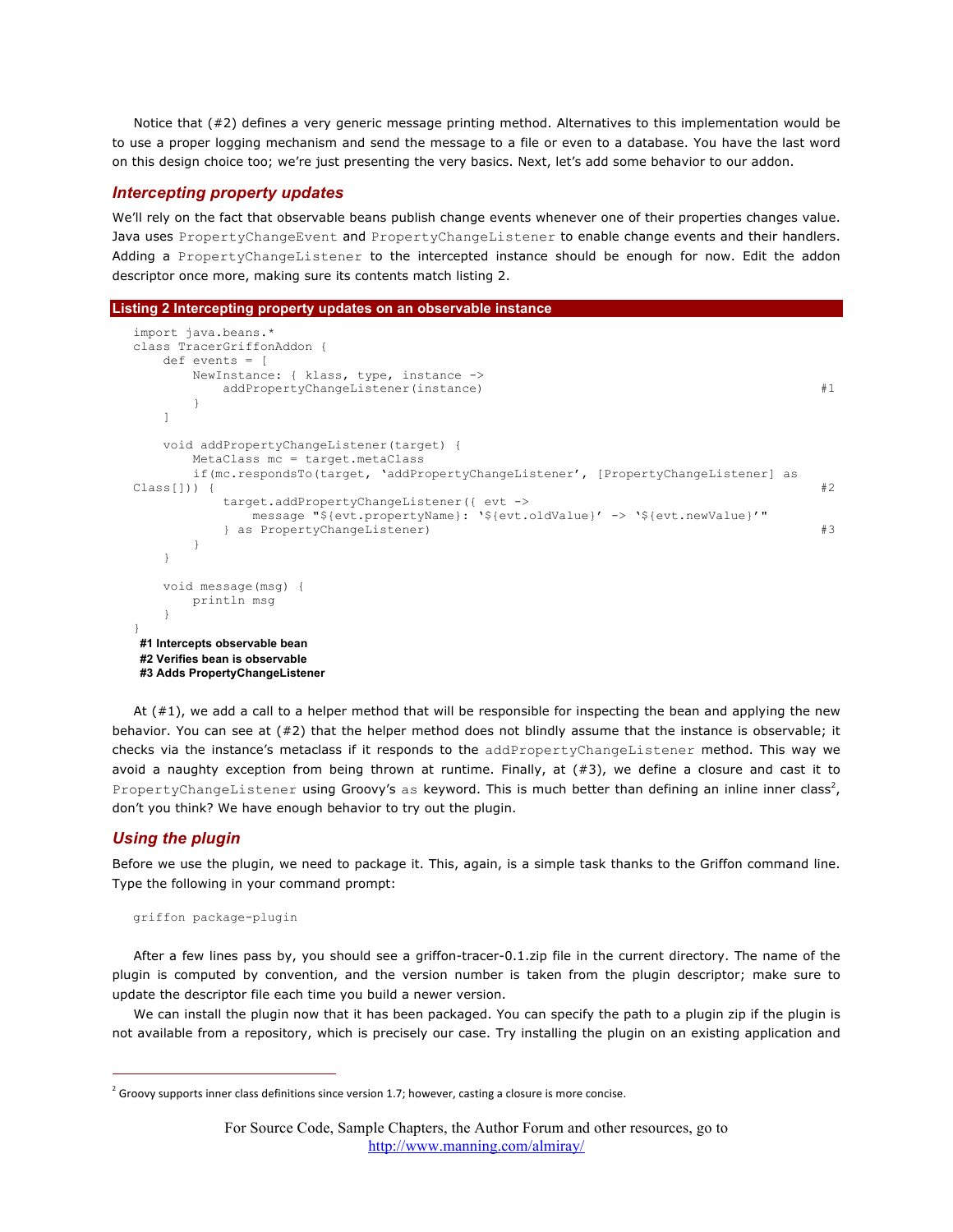see what happens when you run it. For illustration purposes, we'll use a simple yet effective calculator application (shown in figure 2). The application takes two inputs and calculates their sum after you click the Result button. Both inputs, the output, and the button's enabled state are bound to observable properties on the model.

|    | <sup>9</sup> / <sub>sample</sub> |                |  | x |
|----|----------------------------------|----------------|--|---|
| Δ  |                                  |                |  |   |
| B: |                                  |                |  |   |
|    | Result $\Rightarrow$             |                |  |   |
|    |                                  |                |  |   |
|    |                                  |                |  |   |
|    | <b>Set sample</b>                |                |  | х |
| Δ  |                                  | ı              |  |   |
| B: |                                  | $\overline{2}$ |  |   |

Figure 2 The calculator application. The first screen shows the application as it looks upon launching it. The second screen shows the application after the inputs have been entered and the button has been clicked.

For completeness, the application code is shown in listings 3, 4, and 5. We won't discuss the code thoroughly as our main concern is the Trace plugin. First comes the view, where you can see all bindings as they are set up.

#### **Listing 3 The calculator's view**

```
application(title: 'sample', 
  pack:true, 
   locationByPlatform:true, 
   iconImage: imageIcon('/griffon-icon-48x48.png').image, 
   iconImages: [imageIcon('/griffon-icon-48x48.png').image,
                imageIcon('/griffon-icon-32x32.png').image, 
                imageIcon('/griffon-icon-16x16.png').image]) { 
    gridLayout(cols: 2, rows: 3) 
    label 'A:'
    textField(columns: 10, 
              text: bind(target: model, targetProperty: 'inputA') )
    label 'B:'
    textField(columns: 10,
              text: bind(target: model, targetProperty: 'inputB') )
    button('Result ->', actionPerformed: controller.click,
          enabled: bind{ model.enabled })
    label text: bind{ model.output } 
}
```
Next comes the model, shown in listing 4. You can appreciate all property definitions. A local event handler updates the model's enable property if both inputs have a value.

#### **Listing 4 The calculator's model**

```
import groovy.beans.Bindable 
import java.beans.PropertyChangeListener
class SampleModel { 
     @Bindable String inputA 
     @Bindable String inputB 
     @Bindable String output 
     @Bindable boolean enabled = false 
     SampleModel() { 
         addPropertyChangeListener({ evt ->
```
For Source Code, Sample Chapters, the Author Forum and other resources, go to http://www.manning.com/almiray/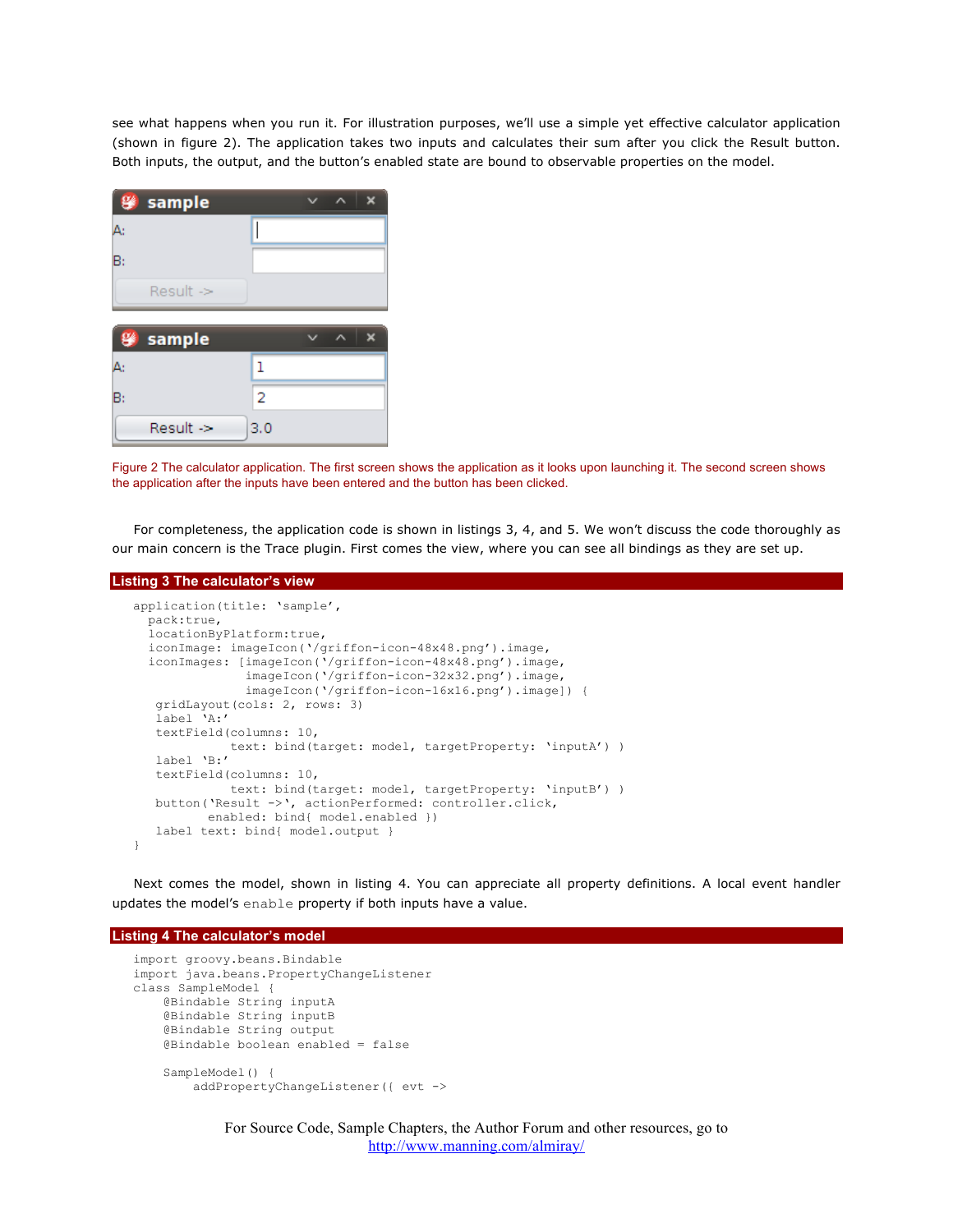```
 if(evt.propertyName in ['enabled', 'output']) return 
            enabled = inputA && inputB 
         } as PropertyChangeListener) 
     } 
}
```
Last comes the controller, shown in listing 5. Notice that it makes use of proper threading to calculate the output outside of the EDT before going back inside the EDT to update the view by setting the model's output property.

```
Listing 5 The calculator's controller
```

```
class SampleController { 
     def model 
    def click = { model.enabled = false 
         String a = model.inputA 
        String b = model.inputB doOutside { 
             try { 
                  Number o = Double.valueOf(a) + Double.valueOf(b) 
                  edt { model.output = o } 
             } finally { 
                  doLater { model.enabled = true } 
 } 
         } 
     } 
}
```
If the plugin works correctly, we should get a console output every time a model property is updated. Launching the calculator application yields:

inputA: 'null' -> '' inputB: 'null' -> ''

Hold on a second! What just happened? Bindings take effect as soon as they are parsed on a view script. The value of each input changes from null to an empty string because that is the value of the respective source text field.

Entering values, as shown in figure 2, and clicking the Result button yields the following output in the console:

```
inputA: ' -> '1'
enabled: 'false' -> 'true'
inputB: ' -> '2'
enabled: 'true' -> 'false'
output: 'null' -> '3.0'
enabled: 'false' -> 'true'
```
Perfect! Now we know which values are held by model properties at a certain point during the application's execution without needing to modify the application's code. Perhaps adding a time reference on each output message would be in order. The logging alternative looks more appealing now.

Let's return to the Tracer plugin to see how we can intercept whenever a controller action is called.

## *Intercepting action calls*

Go back to the plugin sources, and edit the addon descriptor. In listing 6, we'll add another intercept handler to the NewInstance event handler, similar to what we did previously.

```
Listing 6 Updated addon descriptor with additional behavior
```

```
import java.beans.* 
class TracerGriffonAddon {
```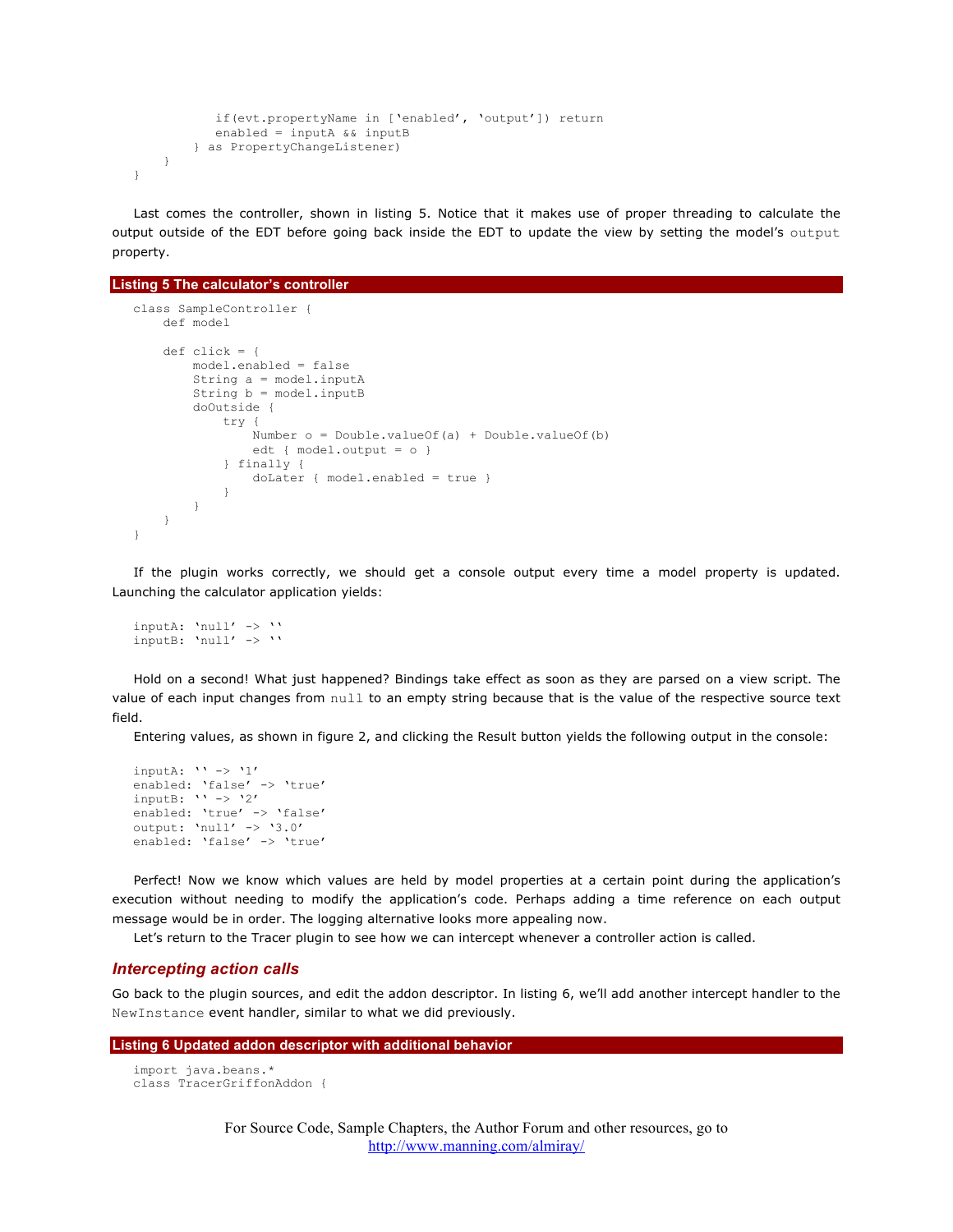```
 def events = [ 
      NewInstance: { klass, type, instance -> 
          addPropertyChangeListener(instance) 
         injectActionInterceptor(klass, instance) #1 } 
   ] 
   void injectActionInterceptor(klass, target) { 
       Introspector.getBeanInfo(klass).propertyDescriptors.each { pd -> 
          def propertyName = pd.name 
         def oldValue = target."$propertyName" #2 if(!oldValue?.getClass() || !Closure.isAssignableFrom(oldValue.getClass())) return
         def newValue = { evt = null -> #3 message "Entering $propertyName ..." 
            oldValue(evt) \#4 } 
         target."$propertyName" = newValue #5
       } 
   } 
}
#1 Intercepting the bean
#2 Saving a reference to the action's old value
#3 Defining a new value for the action
#4 Invoking the old action behavior
```
**#5 Assigning the new action value to the bean**

The new handler requires both the instance and its class  $(#1)$  because we'll use the standard Java Beans inspection mechanism to figure out which properties can be intercepted. This is better than blindly assuming a specific property format or property definition. The handler then inspects the instance's class and iterates over all PropertyDescriptors that the class exposes. The handler performs some metaprogramming magic for each property whose value is a closure, and it skips those that do not match the required criteria. Notice that we save a reference to the current property value (#2). This step is important to be able to call the default behavior later on.

Next, we define the new value for a target action (#3), which turns out to be another closure. Make a note how it relies on the previously saved reference  $(#4)$  to the old behavior. This is how you can chain things together. Using Groovy's closures makes these steps a snap. You would have to jump through a few hoops if you used regular Java. The last step (#5) assigns the new behavior to the instance's property. We rely on Groovy's dynamic dispatch capabilities to resolve the actual property name.

But what about the actual intercepting code? It simply calls our message() method and then forwards the call to the old behavior. Known as an around advice in AOP terminology, we decorate the call before it is executed and then explicitly call the original behavior. Take note that you can actually remove the original behavior in this manner, either intentionally or inadvertently.

This concludes what we can do with this plugin. Let's test out the changes. Don't forget to repackage the plugin by issuing the following command:

```
griffon package-plugin
```
If, at any time, you feel you need to start over, at least in terms of packaging, then know that you can issue the clean command. This removes any compiled sources and the latest version of the plugin zip file.

## *Running the plugin again*

Before we install the plugin, once more double-check that you have the latest version. Many headaches can be averted by a few seconds of carefully verifying that your tools, artifacts, and sources are in proper state. As before, install the plugin by pointing the install-plugin command target to the zip file's path in your file system.

Running the application and clicking the button, following the same steps as we did before, yields the following output in the console (the updated output is shown in bold):

```
inputA: 'null' -> ''
inputB: 'null' -> ''
inputA: ' -> '1'
```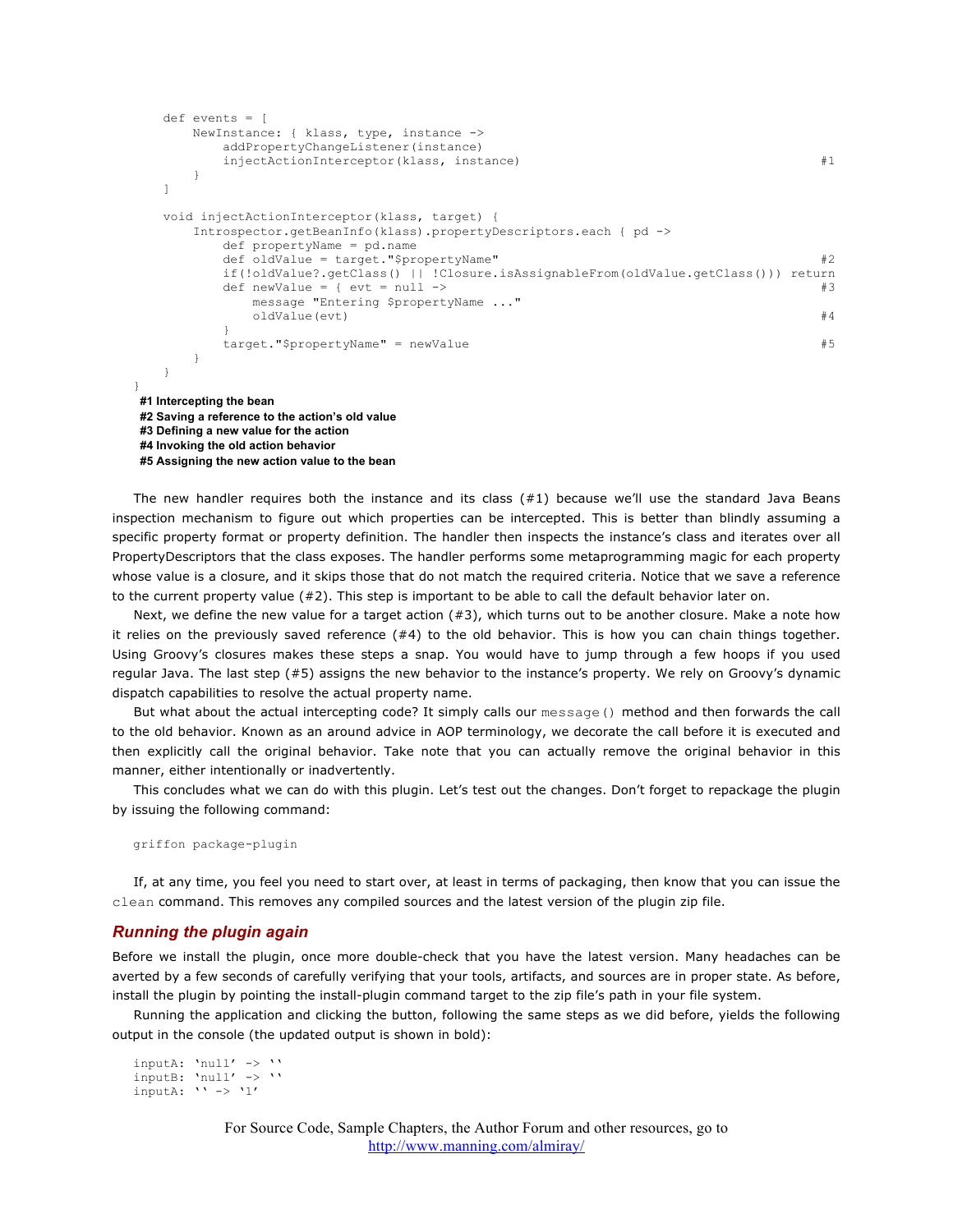```
enabled: 'false' -> 'true'
inputB: '' -> '2'
enabled: 'true' -> 'false'
Entering click ...
output: 'null' -> '3.0'
enabled: 'false' -> 'true'
```
There you have it! Of course, we showed but a small fraction of what addons can do. The most common usage for addons is to provide new node factories and metaclass enhancements besides event handlers, as we just saw. Be sure to browse the extensive list of plugins and addons that can be found at Griffon's plugin repository<sup>3</sup>. You'll find plenty of addons that provide node factories.

## *Summary*

Perhaps the greatest strength found in the Griffon framework is its ability to be extended by plugins. This is an inherited feature from Grails. Both frameworks share a lot of traits in their plugin systems; for example, listing, installing, and uninstalling a plugin is virtually the same.

However, when it comes to developing a plugin, you'll start to notice a few differences. Griffon makes an explicit difference between build-time and runtime plugins, also known as addons. This difference allows Griffon to be very precise in the type of artifacts, libraries, and behavior that is exposed at build-time versus runtime.

A build-time plugin extends the framework's capabilities with new libraries and build-time events and scripts. Good examples of this kind of a plugin are testing-related (FEST, Easyb) as they never affect the running application.

An addon can add not only new libraries, but also other runtime aspects, such as application event handlers (featured in this article), metaclass enhancements, and node factories. Addons expose another set of events that can be used to coordinate their initialization and even communicate one addon to another, whether they have a strict dependency on one another or not.

 $^3$  http://svn.codehaus.org/griffon/plugins